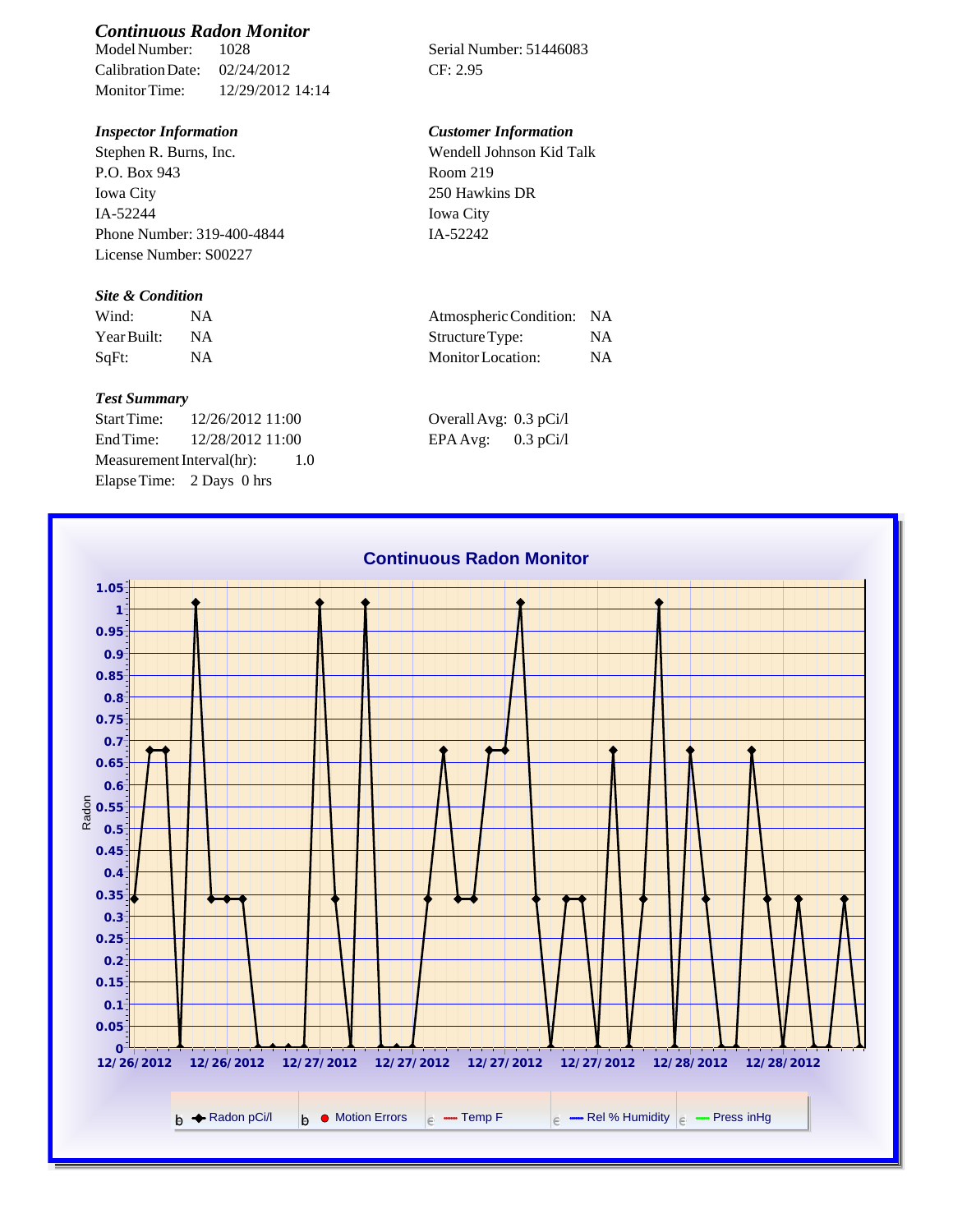| ******* | *******<br>12/26/2012 |       |
|---------|-----------------------|-------|
| Time    | Counts                | Flags |
|         | pCi/l                 |       |
| 12:00   | 0.3                   |       |
| 13:00   | 0.7                   |       |
| 14:00   | 0.7                   |       |
| 15:00   | 0.0                   |       |
| 16:00   | 1. $\Omega$           |       |
| 17:00   | 0.3                   |       |
| 18:00   | 0.3                   |       |
| 19:00   | 0.3                   |       |
| 20:00   | 0.0                   |       |
| 21:00   | 0.0                   |       |
| 22:00   | 0.0                   |       |
| 23:00   | 0.0                   |       |

| ******* | 12/27/2012 ******* |              |
|---------|--------------------|--------------|
| Time    | <b>Counts</b>      | <b>Flags</b> |
|         | pCi/l              |              |
| 00:00   | 1.0                |              |
| 01:00   | 0.3                |              |
| 02:00   | 0.0                |              |
| 03:00   | 1.0                |              |
| 04:00   | 0.0                |              |
| 05:00   | 0.0                |              |
| 06:00   | 0.0                |              |
| 07:00   | 0.3                |              |
| 08:00   | 0.7                |              |
| 09:00   | 0.3                |              |
| 10:00   | 0.3                |              |
| 11:00   | 0.7                |              |
| 12:00   | 0.7                |              |
| 13:00   | 1.0                |              |
| 14:00   | 0.3                |              |
| 15:00   | 0.0                |              |
| 16:00   | 0.3                |              |
| 17:00   | 0.3                |              |
| 18:00   | 0.0                |              |
| 19:00   | 0.7                |              |
| 20:00   | 0.0                |              |
| 21:00   | 0.3                |              |
| 22:00   | 1.0                |              |
| 23:00   | 0.0                |              |

| ******* 12/28/2012 ******* |                 |              |  |
|----------------------------|-----------------|--------------|--|
| Time                       | Counts<br>pCi/l | <b>Flags</b> |  |
| 00:00                      | 0.7             |              |  |
| 01:00                      | 0.3             |              |  |